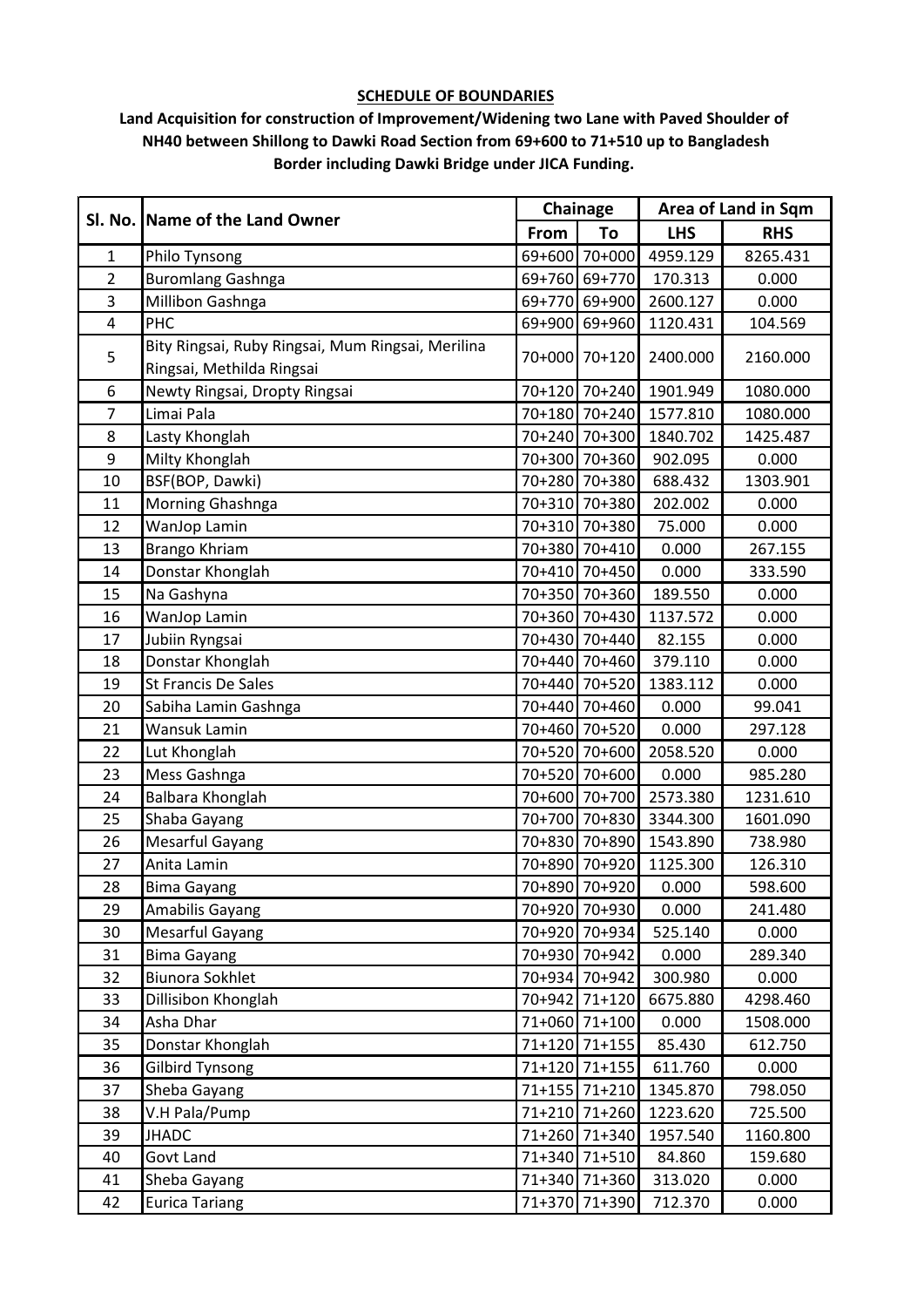| 43 | Rahmas Wahlang                  | 71+390 71+420 | 569.400   | 0.000     |
|----|---------------------------------|---------------|-----------|-----------|
| 44 | Johanan Nongrum                 | 71+420 71+470 | 949.235   | 0.000     |
| 45 | Brango Khriam                   | 71+470 71+480 | 182.670   | 0.000     |
| 46 | Ram Gayang                      | 71+480 71+490 | 197.164   | 0.000     |
| 47 | Custom Land Station, Dawki      | 71+380 71+420 | 0.000     | 125.000   |
| 48 | Dolly Khonglah                  | 71+490 71+500 | 60.000    | 0.000     |
| 49 | Ram Gayang (For BSF Land)       | 71+420 71+510 | 0.000     | 1900.000  |
| 50 | <b>BSF</b>                      | 71+500 71+510 | 0.000     | 64.620    |
|    |                                 | Total         | 48049.818 | 33581.852 |
|    | Total including LHS & RHS(Sqm.) |               |           | 81631.670 |
|    | Total including LHS & RHS(Acre) |               |           | 20.17     |

### **PUD SAWDONG KAT KUM KI CHAINAGE**

**with Paved Shoulder of NH40 between Shillong to Dawki Road Section from 69+600 to 71+510 up to Bangladesh Border including Dawki Bridge under JICA Funding. Na ka bynta ka Land Acquisition for construction Improvement/Widening two Lane** 

| SI. No.        | Name of the Land Owner                                                         |      | Chainage      |            | Area of Land in Sqm |
|----------------|--------------------------------------------------------------------------------|------|---------------|------------|---------------------|
| $\mathbf 1$    |                                                                                | From | To            | <b>LHS</b> | <b>RHS</b>          |
|                | Philo Tynsong                                                                  |      | 69+600 70+000 | 4959.129   | 8265.431            |
| $\overline{2}$ | <b>Buromlang Gashnga</b>                                                       |      | 69+760 69+770 | 170.313    | 0.000               |
| 3              | Millibon Gashnga                                                               |      | 69+770 69+900 | 2600.127   | 0.000               |
| $\overline{4}$ | PHC                                                                            |      | 69+900 69+960 | 1120.431   | 104.569             |
| 5              | Bity Ringsai, Ruby Ringsai, Mum Ringsai, Merilina<br>Ringsai, Methilda Ringsai |      | 70+000 70+120 | 2400.000   | 2160.000            |
| 6              | Newty Ringsai, Dropty Ringsai                                                  |      | 70+120 70+240 | 1901.949   | 1080.000            |
| $\overline{7}$ | Limai Pala                                                                     |      | 70+180 70+240 | 1577.810   | 1080.000            |
| 8              | Lasty Khonglah                                                                 |      | 70+240 70+300 | 1840.702   | 1425.487            |
| 9              | Milty Khonglah                                                                 |      | 70+300 70+360 | 902.095    | 0.000               |
| 10             | BSF(BOP, Dawki)                                                                |      | 70+280 70+380 | 688.432    | 1303.901            |
| 11             | Morning Ghashnga                                                               |      | 70+310 70+380 | 202.002    | 0.000               |
| 12             | WanJop Lamin                                                                   |      | 70+310 70+380 | 75.000     | 0.000               |
| 13             | Brango Khriam                                                                  |      | 70+380 70+410 | 0.000      | 267.155             |
| 14             | Donstar Khonglah                                                               |      | 70+410 70+450 | 0.000      | 333.590             |
| 15             | Na Gashyna                                                                     |      | 70+350 70+360 | 189.550    | 0.000               |
| 16             | WanJop Lamin                                                                   |      | 70+360 70+430 | 1137.572   | 0.000               |
| 17             | Jubiin Ryngsai                                                                 |      | 70+430 70+440 | 82.155     | 0.000               |
| 18             | Donstar Khonglah                                                               |      | 70+440 70+460 | 379.110    | 0.000               |
| 19             | <b>St Francis De Sales</b>                                                     |      | 70+440 70+520 | 1383.112   | 0.000               |
| 20             | Sabiha Lamin Gashnga                                                           |      | 70+440 70+460 | 0.000      | 99.041              |
| 21             | Wansuk Lamin                                                                   |      | 70+460 70+520 | 0.000      | 297.128             |
| 22             | Lut Khonglah                                                                   |      | 70+520 70+600 | 2058.520   | 0.000               |
| 23             | Mess Gashnga                                                                   |      | 70+520 70+600 | 0.000      | 985.280             |
| 24             | Balbara Khonglah                                                               |      | 70+600 70+700 | 2573.380   | 1231.610            |
| 25             | Shaba Gayang                                                                   |      | 70+700 70+830 | 3344.300   | 1601.090            |
| 26             | Mesarful Gayang                                                                |      | 70+830 70+890 | 1543.890   | 738.980             |
| 27             | Anita Lamin                                                                    |      | 70+890 70+920 | 1125.300   | 126.310             |
| 28             | <b>Bima Gayang</b>                                                             |      | 70+890 70+920 | 0.000      | 598.600             |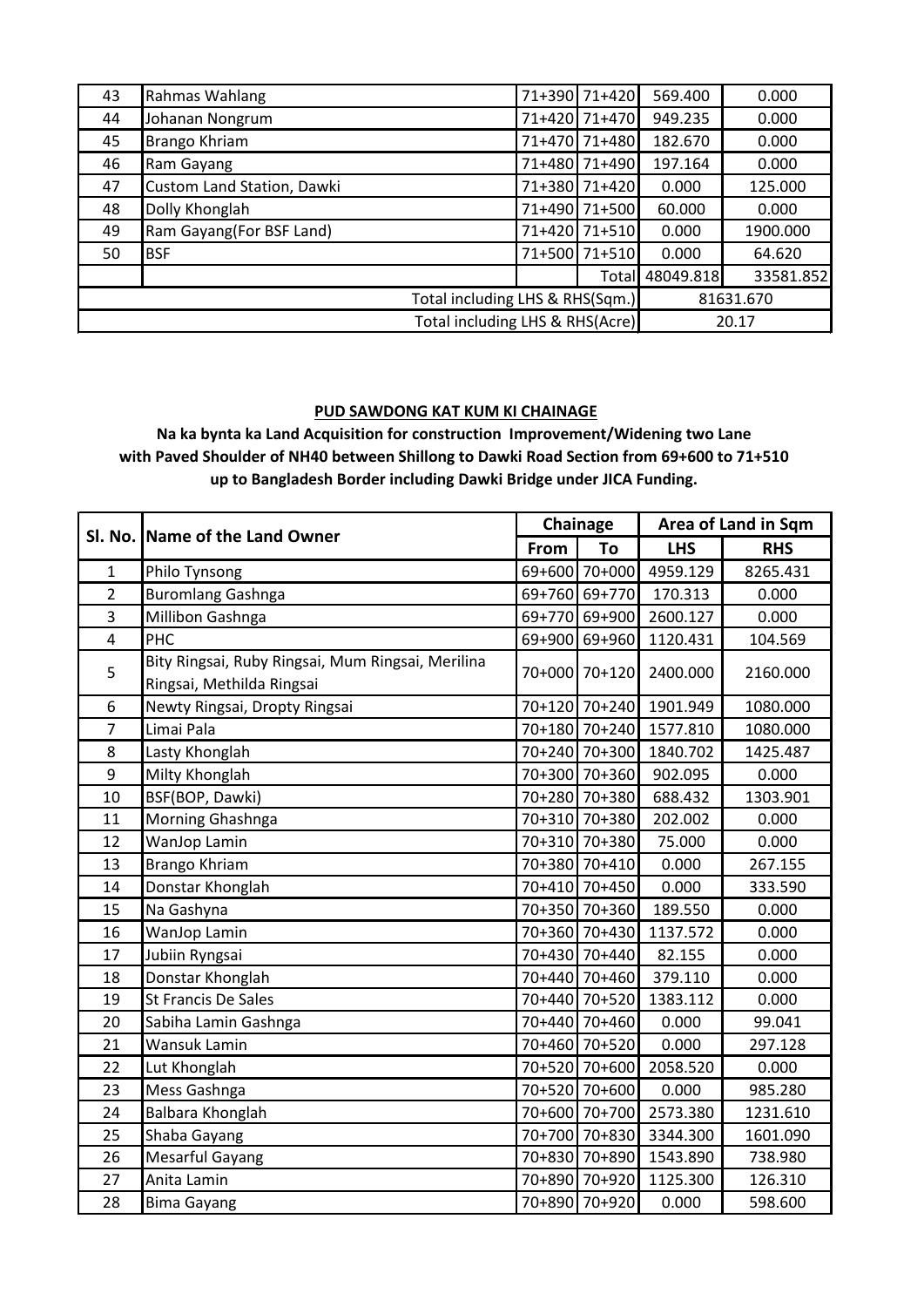| 29 | Amabilis Gayang                 | 70+920 70+930 | 0.000     | 241.480   |  |
|----|---------------------------------|---------------|-----------|-----------|--|
| 30 | Mesarful Gayang                 | 70+920 70+934 | 525.140   | 0.000     |  |
| 31 | <b>Bima Gayang</b>              | 70+930 70+942 | 0.000     | 289.340   |  |
| 32 | <b>Biunora Sokhlet</b>          | 70+934 70+942 | 300.980   | 0.000     |  |
| 33 | Dillisibon Khonglah             | 70+942 71+120 | 6675.880  | 4298.460  |  |
| 34 | Asha Dhar                       | 71+060 71+100 | 0.000     | 1508.000  |  |
| 35 | Donstar Khonglah                | 71+120 71+155 | 85.430    | 612.750   |  |
| 36 | <b>Gilbird Tynsong</b>          | 71+120 71+155 | 611.760   | 0.000     |  |
| 37 | Sheba Gayang                    | 71+155 71+210 | 1345.870  | 798.050   |  |
| 38 | V.H Pala/Pump                   | 71+210 71+260 | 1223.620  | 725.500   |  |
| 39 | <b>JHADC</b>                    | 71+260 71+340 | 1957.540  | 1160.800  |  |
| 40 | <b>Govt Land</b>                | 71+340 71+510 | 84.860    | 159.680   |  |
| 41 | Sheba Gayang                    | 71+340 71+360 | 313.020   | 0.000     |  |
| 42 | <b>Eurica Tariang</b>           | 71+370 71+390 | 712.370   | 0.000     |  |
| 43 | Rahmas Wahlang                  | 71+390 71+420 | 569.400   | 0.000     |  |
| 44 | Johanan Nongrum                 | 71+420 71+470 | 949.235   | 0.000     |  |
| 45 | Brango Khriam                   | 71+470 71+480 | 182.670   | 0.000     |  |
| 46 | Ram Gayang                      | 71+480 71+490 | 197.164   | 0.000     |  |
| 47 | Custom Land Station, Dawki      | 71+380 71+420 | 0.000     | 125.000   |  |
| 48 | Dolly Khonglah                  | 71+490 71+500 | 60.000    | 0.000     |  |
| 49 | Ram Gayang(For BSF Land)        | 71+420 71+510 | 0.000     | 1900.000  |  |
| 50 | <b>BSF</b>                      | 71+500 71+510 | 0.000     | 64.620    |  |
|    |                                 | Total         | 48049.818 | 33581.852 |  |
|    | Total including LHS & RHS(Sqm.) |               | 81631.670 |           |  |
|    | Total including LHS & RHS(Acre) |               |           | 20.17     |  |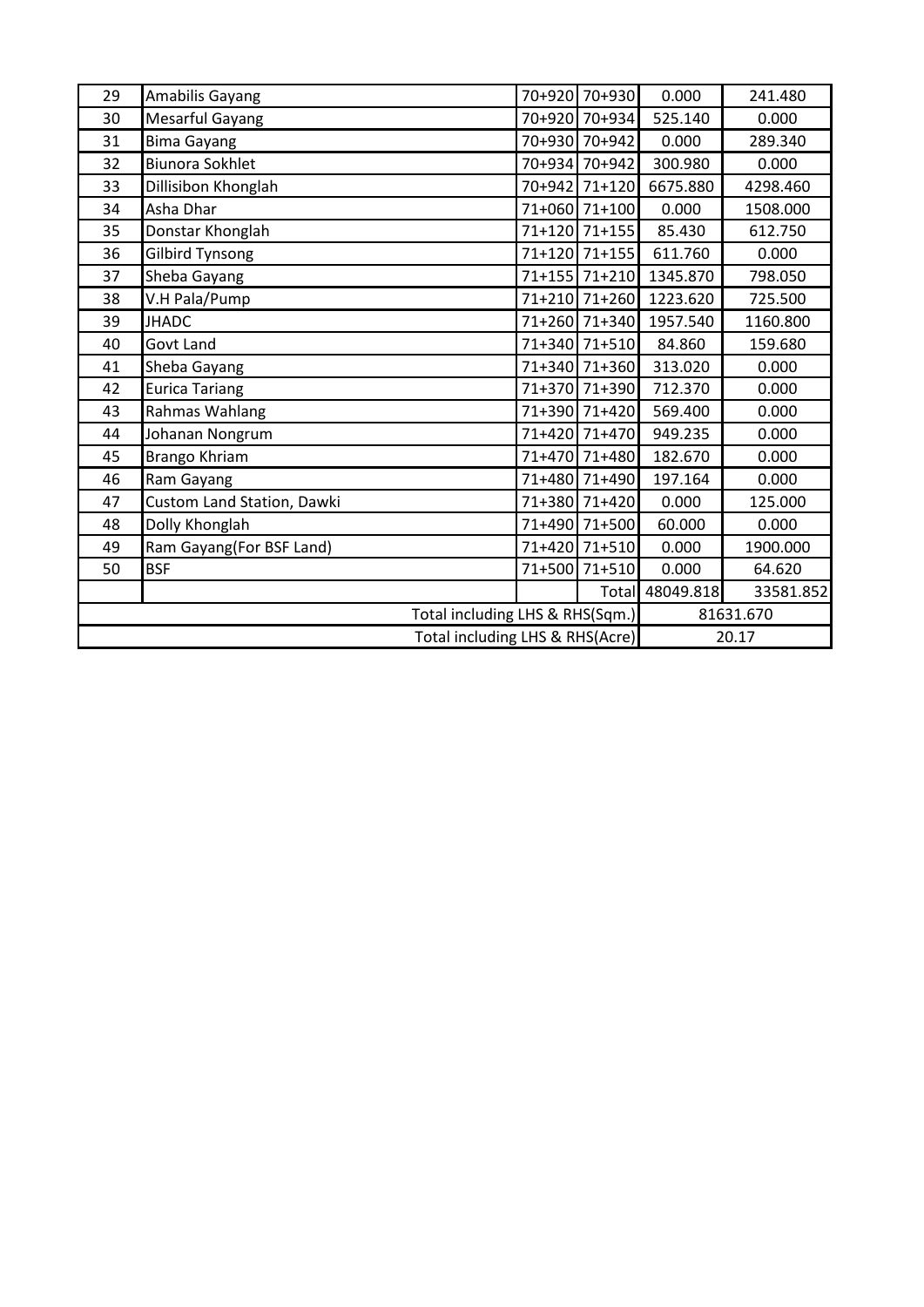## **VALUATION STATEMENT SHOWING THE LAND COMPENSATION FOR CONSTRUCTION OF IMPROVEMENT / WIDENING to 2-LANE WITH PAVE SHOULDER /4 LANING OF NH-40 BETWEEN SHILLONG TO DAWKI ROAD SECTION FROM 69+600 to 71+510 UP TO BANGLADESH BORDER INCLUDING UNDER JICA FUNDING.**

| SI.<br>No.     | <b>LANDOWNER NAME</b>                                                                          | <b>Clasification of</b><br>land | <b>TOTAL</b><br><b>AREA</b> | <b>Rate Per</b><br>Sq mtrs | <b>Amount</b>   | <b>Amount</b><br><b>Multiply factor</b><br>1.3 | <b>100% Addl</b><br>Compensation | 12 % interest for<br>the period 3<br>years | <b>Total Amount of</b><br>Compensation | 80% | 20% |
|----------------|------------------------------------------------------------------------------------------------|---------------------------------|-----------------------------|----------------------------|-----------------|------------------------------------------------|----------------------------------|--------------------------------------------|----------------------------------------|-----|-----|
| $\mathbf{1}$   | 4                                                                                              | 5                               | 6                           | $\mathbf{z}$               |                 | 8                                              | 9                                | 10                                         | 11                                     | 12  | 13  |
| $\mathbf{1}$   | Philo Tynsong                                                                                  | Agricultural                    | 13,224.56                   | 1161                       | 1,53,53,714.16  | 1,99,59,828.41                                 | 1,99,59,828.41                   | 71,85,538.23                               | 4,71,05,195.04                         |     |     |
| $\overline{2}$ | <b>Buromlang Gashnga</b>                                                                       | Agricultural                    | 170.31                      | 1161                       | 1,97,733.39     | 2,57,053.41                                    | 2,57,053.41                      | 92,539.23                                  | 6,06,646.05                            |     |     |
| $\overline{3}$ | Millibon Gashnga                                                                               | Agricultural                    | 2,600.13                    | 1161                       | 30, 18, 747. 45 | 39,24,371.68                                   | 39,24,371.68                     | 14, 12, 773. 81                            | 92,61,517.17                           |     |     |
| $\overline{4}$ | <b>PHC</b>                                                                                     | Residential                     | 1,225.00                    | 1161                       | 14,22,225.00    | 18,48,892.50                                   | 18,48,892.50                     | 6,65,601.30                                | 43,63,386.30                           |     |     |
| 5              | Bity Ringsai, Ruby Ringsai, Mum<br>Ringsai, Merilina Ringsai, Methilda Agricultural<br>Ringsai |                                 | 4,560.00                    | 1161                       | 52,94,160.00    | 68,82,408.00                                   | 68,82,408.00                     | 24,77,666.88                               | 1,62,42,482.88                         |     |     |
| 6              | Newty Ringsai, Dropty Ringsai                                                                  | Agricultural                    | 2,981.95                    | 1161                       | 34,62,042.79    | 45,00,655.63                                   | 45,00,655.63                     | 16,20,236.03                               | 1,06,21,547.28                         |     |     |
| $\overline{7}$ | Limai Pala                                                                                     | Residential                     | 2,657.81                    | 1161                       | 30,85,717.41    | 40,11,432.63                                   | 40,11,432.63                     | 14,44,115.75                               | 94,66,981.01                           |     |     |
| 8              | Lasty Khonglah                                                                                 | Arricultural                    | 3,266.19                    | 1161                       | 37,92,045.43    | 49,29,659.06                                   | 49,29,659.06                     | 17,74,677.26                               | 1,16,33,995.38                         |     |     |
| 9              | Milty Khonglah                                                                                 | Residential                     | 902.10                      | 1161                       | 10,47,332.30    | 13,61,531.98                                   | 13,61,531.98                     | 4,90,151.51                                | 32, 13, 215. 48                        |     |     |
| 10             | BSF(BOP, Dawki)                                                                                | Residential                     | 1,992.33                    | 1161                       | 23,13,098.61    | 30,07,028.20                                   | 30,07,028.20                     | 10,82,530.15                               | 70,96,586.54                           |     |     |
| 11             | Morning Ghashnga                                                                               | Agricultural                    | 202.00                      | 1161                       | 2,34,524.32     | 3,04,881.62                                    | 3,04,881.62                      | 1,09,757.38                                | 7,19,520.62                            |     |     |
| 12             | WanJop Lamin                                                                                   | Agricultural                    | 75.00                       | 1161                       | 87,075.00       | 1,13,197.50                                    | 1,13,197.50                      | 40,751.10                                  | 2,67,146.10                            |     |     |
| 13             | Brango Khriam                                                                                  | Residential                     | 267.16                      | 1161                       | 3,10,166.96     | 4,03,217.04                                    | 4,03,217.04                      | 1,45,158.13                                | 9,51,592.22                            |     |     |
| 14             | Donstar Khonglah                                                                               | Agricultural                    | 333.59                      | 1161                       | 3,87,297.99     | 5,03,487.39                                    | 5,03,487.39                      | 1,81,255.46                                | 11,88,230.23                           |     |     |
| 15             | Na Gashyna                                                                                     | Agricultural                    | 189.55                      | 1161                       | 2,20,067.55     | 2,86,087.82                                    | 2,86,087.82                      | 1,02,991.61                                | 6,75,167.24                            |     |     |
| 16             | WanJop Lamin                                                                                   | Agricultural                    | 1,137.57                    | 1161                       | 13,20,721.09    | 17, 16, 937. 42                                | 17, 16, 937. 42                  | 6,18,097.47                                | 40,51,972.31                           |     |     |
| $17\,$         | Jubiin Ryngsai                                                                                 | Residential                     | 82.16                       | 1161                       | 95,381.96       | 1,23,996.54                                    | 1,23,996.54                      | 44,638.75                                  | 2,92,631.84                            |     |     |
| 18             | Donstan Khonglah                                                                               | Residential                     | 379.11                      | 1161                       | 4,40,146.71     | 5,72,190.72                                    | 5,72,190.72                      | 2,05,988.66                                | 13,50,370.11                           |     |     |
| 19             | St Francis De Sales                                                                            | Residential                     | 1,383.11                    | 1161                       | 16,05,793.03    | 20,87,530.94                                   | 20,87,530.94                     | 7,51,511.14                                | 49,26,573.02                           |     |     |
| 20             | Sabiha Lamin Gashnga                                                                           | Agricultural                    | 99.04                       | 1161                       | 1,14,986.60     | 1,49,482.58                                    | 1,49,482.58                      | 53,813.73                                  | 3,52,778.89                            |     |     |
| 21             | Wansuk Lamin                                                                                   | Agricultural                    | 297.13                      | 1161                       | 3,44,965.61     | 4,48,455.29                                    | 4,48,455.29                      | 1,61,443.90                                | 10,58,354.49                           |     |     |
| 22             | Lut Khonglah                                                                                   | Agricultural                    | 2,058.52                    | 1161                       | 23,89,941.72    | 31,06,924.24                                   | 31,06,924.24                     | 11, 18, 492. 72                            | 73,32,341.20                           |     |     |
| 23             | Mess Gashnga                                                                                   | Agricultural                    | 985.28                      | 1161                       | 11,43,910.08    | 14,87,083.10                                   | 14,87,083.10                     | 5,35,349.92                                | 35,09,516.13                           |     |     |
| 24             | Balbara Khonglah                                                                               | Agricultural                    | 3,804.99                    | 1161                       | 44,17,593.39    | 57,42,871.41                                   | 57,42,871.41                     | 20,67,433.71                               | 1,35,53,176.52                         |     |     |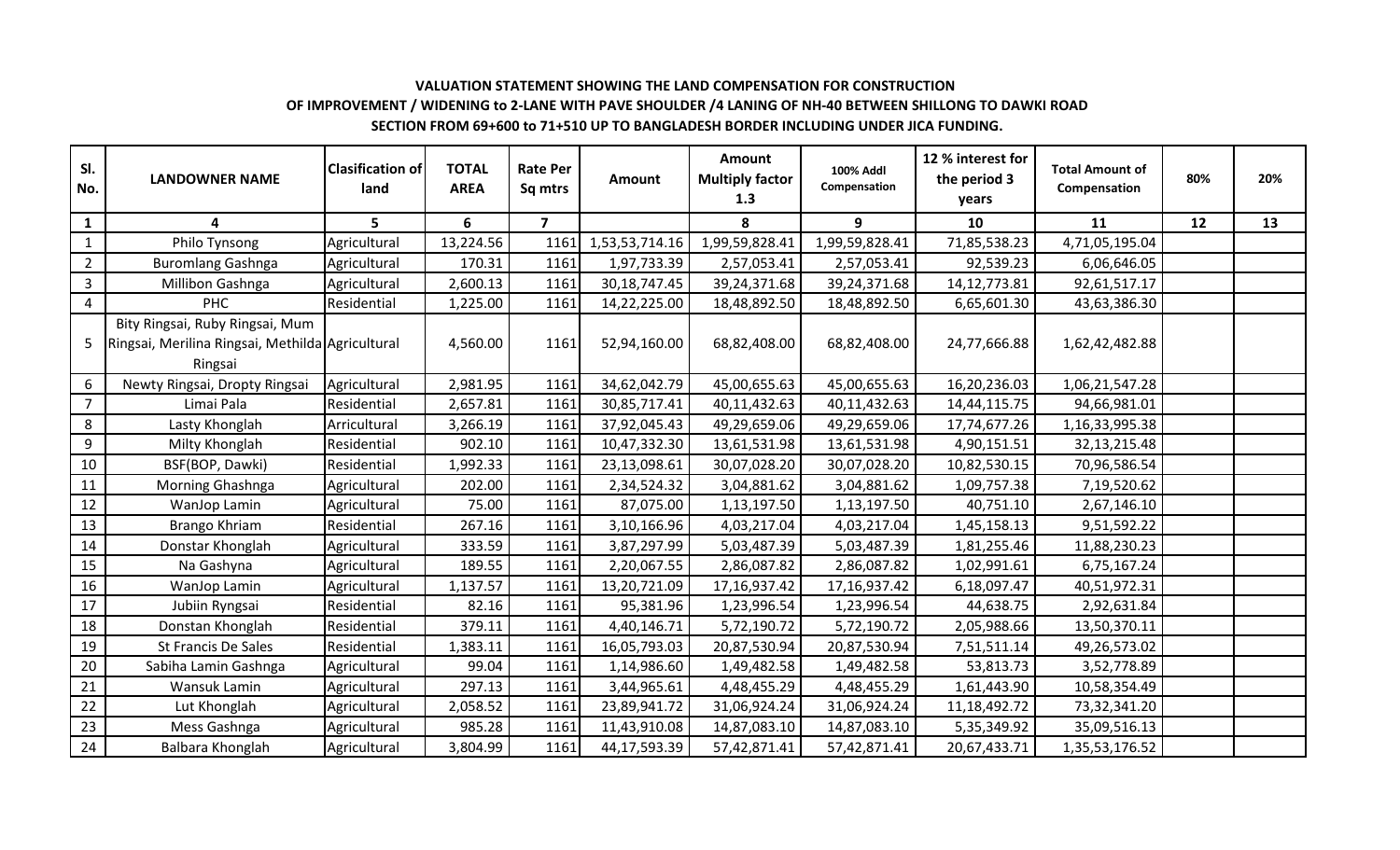| 25 | Sheba Gayang               | Residential  | 4,945.39  | 1161 | 57,41,597.79   | 74,64,077.13   | 74,64,077.13   | 26,87,067.77 | 1,76,15,222.02  |  |
|----|----------------------------|--------------|-----------|------|----------------|----------------|----------------|--------------|-----------------|--|
| 26 | Mesarful Gayang            | Agricultural | 2,282.87  | 1161 | 26,50,412.07   | 34,45,535.69   | 34,45,535.69   | 12,40,392.85 | 81, 31, 464. 23 |  |
| 27 | Anita Lamin                | Agricultural | 1,251.61  | 1161 | 14,53,119.21   | 18,89,054.97   | 18,89,054.97   | 6,80,059.79  | 44,58,169.74    |  |
| 28 | <b>Bima Gayang</b>         | Agricultural | 598.60    | 1161 | 6,94,974.60    | 9,03,466.98    | 9,03,466.98    | 3,25,248.11  | 21,32,182.07    |  |
| 29 | Amabilis Gayang            | Residential  | 241.48    | 1161 | 2,80,358.28    | 3,64,465.76    | 3,64,465.76    | 1,31,207.68  | 8,60,139.20     |  |
| 30 | Mesarful Gayang            | Residential  | 525.14    | 1161 | 6,09,687.54    | 7,92,593.80    | 7,92,593.80    | 2,85,333.77  | 18,70,521.37    |  |
| 31 | <b>Bina Gayang</b>         | Residential  | 289.34    | 1161 | 3,35,923.74    | 4,36,700.86    | 4,36,700.86    | 1,57,212.31  | 10,30,614.03    |  |
| 32 | <b>Biunora Sokhlet</b>     | Agricultural | 300.98    | 1161 | 3,49,437.78    | 4,54,269.11    | 4,54,269.11    | 1,63,536.88  | 10,72,075.11    |  |
| 33 | Dillisibon Khonglah        | Residential  | 10,974.34 | 1161 | 1,27,41,208.74 | 1,65,63,571.36 | 1,65,63,571.36 | 59,62,885.69 | 3,90,90,028.41  |  |
| 34 | Asha Dhar                  | Agricultural | 1,508.00  | 1161 | 17,50,788.00   | 22,76,024.40   | 22,76,024.40   | 8,19,368.78  | 53,71,417.58    |  |
| 35 | Donstar Khonglah           | Residential  | 698.18    | 1161 | 8,10,586.98    | 10,53,763.07   | 10,53,763.07   | 3,79,354.71  | 24,86,880.85    |  |
| 36 | <b>Gilbird Tynsong</b>     | Agricultural | 611.76    | 1161 | 7,10,253.36    | 9,23,329.37    | 9,23,329.37    | 3,32,398.57  | 21,79,057.31    |  |
| 37 | Sheba Gayang               | Residential  | 2,143.92  | 1161 | 24,89,091.12   | 32,35,818.46   | 32,35,818.46   | 11,64,894.64 | 76,36,531.56    |  |
| 38 | V.H Pala/Pump              | Residential  | 1,949.12  | 1161 | 22,62,928.32   | 29,41,806.82   | 29,41,806.82   | 10,59,050.45 | 69,42,664.09    |  |
| 39 | <b>JHADC</b>               | Residential  | 3,118.34  | 1161 | 36,20,392.74   | 47,06,510.56   | 47,06,510.56   | 16,94,343.80 | 1,11,07,364.93  |  |
| 40 | Govt Land                  | Residential  | 244.54    | 1161 | 2,83,910.94    | 3,69,084.22    | 3,69,084.22    | 1,32,870.32  | 8,71,038.76     |  |
| 41 | Sheba Gayang               | Residential  | 313.02    | 1161 | 3,63,416.22    | 4,72,441.09    | 4,72,441.09    | 1,70,078.79  | 11,14,960.96    |  |
| 42 | <b>Eurica Tariang</b>      | Residential  | 712.37    | 1161 | 8,27,061.57    | 10,75,180.04   | 10,75,180.04   | 3,87,064.81  | 25,37,424.90    |  |
| 43 | Rahmas Wahlang             | Residential  | 569.40    | 1161 | 6,61,073.40    | 8,59,395.42    | 8,59,395.42    | 3,09,382.35  | 20,28,173.19    |  |
| 44 | Johanan Nongrum            | Residential  | 949.24    | 1161 | 11,02,061.84   | 14,32,680.39   | 14,32,680.39   | 5,15,764.94  | 33,81,125.71    |  |
| 45 | Brango Khriam              | Residential  | 182.67    | 1161 | 2,12,079.87    | 2,75,703.83    | 2,75,703.83    | 99,253.38    | 6,50,661.04     |  |
| 46 | Ram Gayang                 | Residential  | 197.16    | 1161 | 2,28,907.40    | 2,97,579.63    | 2,97,579.63    | 1,07,128.67  | 7,02,287.92     |  |
| 47 | Custom Land Station, Dawki | Residential  | 125.00    | 1161 | 1,45,125.00    | 1,88,662.50    | 1,88,662.50    | 67,918.50    | 4,45,243.50     |  |
| 48 | Dolly Khonglah             | Residential  | 60.00     | 1161 | 69,660.00      | 90,558.00      | 90,558.00      | 32,600.88    | 2,13,716.88     |  |
| 49 | Ram Gayang(For BSF Land)   | Residential  | 1,900.00  | 1161 | 22,05,900.00   | 28,67,670.00   | 28,67,670.00   | 10,32,361.20 | 67,67,701.20    |  |
| 50 | <b>BSF</b>                 | Residential  | 64.62     | 1161 | 75,023.82      | 97,530.97      | 97,530.97      | 35,111.15    | 2,30,173.08     |  |

 **81,631.67 29,07,67,763.69 Total =** 

**(Rupees Twenty nine crore seven lakhs sixty seven thousand seven hundred sixty three and sixty nine paisa) only.**

Deputy Commissioner(Rev) West Jaintia Hills District, Jowai.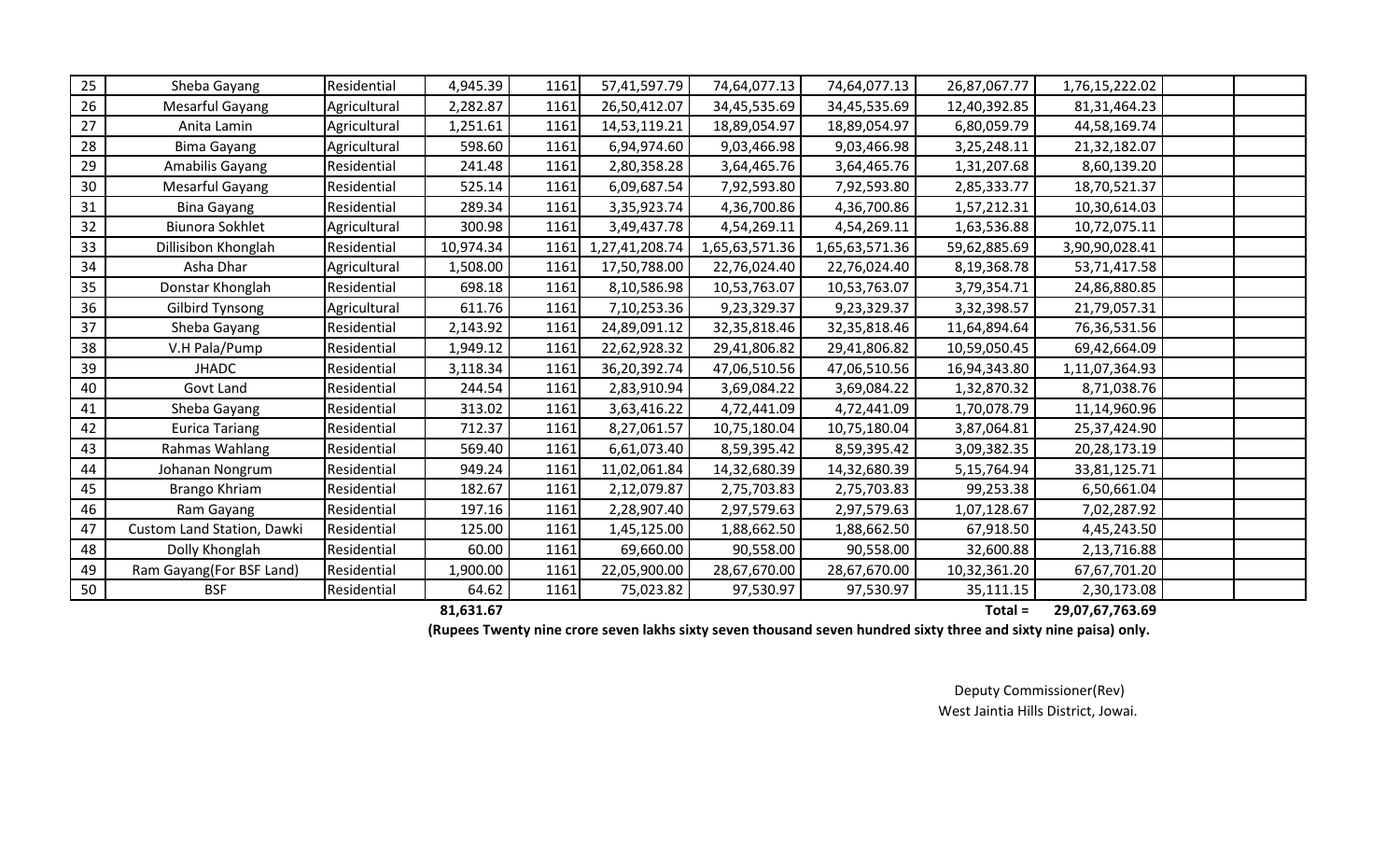# **VALUATION STATEMENT SHOWING THE CROPS COMPENSATION FOR CONSTRUCTION OF IMPROVEMENT / WIDENING to 2-LANE WITH PAVE SHOULDER /4 LANING OF NH-40 BETWEEN SHILLONG TO DAWKI ROAD SECTION FROM 69+600 to 71+510 UP TO BANGLADESH BORDER INCLUDING UNDER JICA FUNDING.**

| SI.<br>No.     | <b>LANDOWNER NAME</b>      | <b>Type of Crops</b> | No of<br><b>Crops</b> | Rate<br>per<br><b>Tree</b> | <b>Amount</b> | 100% Addl Compensation  | <b>Total Amount of</b><br>Compensation | 80% | 20% |
|----------------|----------------------------|----------------------|-----------------------|----------------------------|---------------|-------------------------|----------------------------------------|-----|-----|
| 1              | $\mathbf{2}$               | 3                    | 4                     | 5                          | 6             | $\overline{\mathbf{z}}$ | 8                                      | 9   | 10  |
|                |                            | 1. Arecanut          | 500                   | 400                        | 2,00,000.00   | 2,00,000.00             | 4,00,000.00                            |     |     |
| 1              | <b>Millibon Gashnga</b>    | 2. Jack Fruit        | 5                     | 1600                       | 8,000.00      | 8,000.00                | 16,000.00                              |     |     |
|                |                            | 3. Banana            | $\overline{2}$        | 450                        | 900.00        | 900.00                  | 1,800.00                               |     |     |
|                |                            | 1. Arecanut          | 550                   | 400                        | 2,20,000.00   | 2,20,000.00             | 4,40,000.00                            |     |     |
| $\overline{2}$ | Limai Pala                 | 2. Banana            | 10                    | 450                        | 4,500.00      | 4,500.00                | 9,000.00                               |     |     |
|                |                            | 3. Litchi            | 15                    | 3000                       | 45,000.00     | 45,000.00               | 90,000.00                              |     |     |
|                |                            | 4. Papaya            | 5                     | 800                        | 4,000.00      | 4,000.00                | 8,000.00                               |     |     |
|                |                            | 1. Arecanut          | 20                    | 400                        | 8,000.00      | 8,000.00                | 16,000.00                              |     |     |
| 3              | <b>Morning Ghashnga</b>    | 2. Banana            | 20                    | 450                        | 9,000.00      | 9,000.00                | 18,000.00                              |     |     |
|                |                            | 3. Litchi            | 20                    | 3000                       | 60,000.00     | 60,000.00               | 1,20,000.00                            |     |     |
| 4              | <b>WanJop Lamin</b>        | 1. Arecanut          | 200                   | 400                        | 80,000.00     | 80,000.00               | 1,60,000.00                            |     |     |
| 5              | <b>Brango Khriam</b>       | 1.Banana             | 10                    | 450                        | 4,500.00      | 4,500.00                | 9,000.00                               |     |     |
|                |                            | 2. Jack Fruit        | 10                    | 1600                       | 16,000.00     | 16,000.00               | 32,000.00                              |     |     |
|                |                            | 1. Arecanut          | 100                   | 400                        | 40,000.00     | 40,000.00               | 80,000.00                              |     |     |
| 6              | <b>St Francis De Sales</b> | 2. Jack Fruit        | 5                     | 1600                       | 8,000.00      | 8,000.00                | 16,000.00                              |     |     |
|                |                            | 3. Banana            | 10                    | 450                        | 4,500.00      | 4,500.00                | 9,000.00                               |     |     |
|                |                            | 4. Litchi            | 10                    | 3000                       | 30,000.00     | 30,000.00               | 60,000.00                              |     |     |
|                |                            | 1. Arecanut          | 1500                  | 400                        | 6,00,000.00   | 6,00,000.00             | 12,00,000.00                           |     |     |
| 7              | <b>Barbara Khonglah</b>    | 2. Jack Fruit        | 10                    | 1600                       | 16,000.00     | 16,000.00               | 32,000.00                              |     |     |
|                |                            | 3. Orange            | 100                   | 1000                       | 1,00,000.00   | 1,00,000.00             | 2,00,000.00                            |     |     |
|                |                            | 4. Pineapple         | 500                   | 200                        | 1,00,000.00   | 1,00,000.00             | 2,00,000.00                            |     |     |
|                |                            | 1. Arecanut          | 2000                  | 400                        | 8,00,000.00   | 8,00,000.00             | 16,00,000.00                           |     |     |
| 8              | <b>Sheba Gayang</b>        | 2. Jack Fruit        | 10                    | 1600                       | 16,000.00     | 16,000.00               | 32,000.00                              |     |     |
|                |                            | 3. Orange            | 20                    | 1000                       | 20,000.00     | 20,000.00               | 40,000.00                              |     |     |
|                |                            | 4. Litchi            | 50                    | 3000                       | 1,50,000.00   | 1,50,000.00             | 3,00,000.00                            |     |     |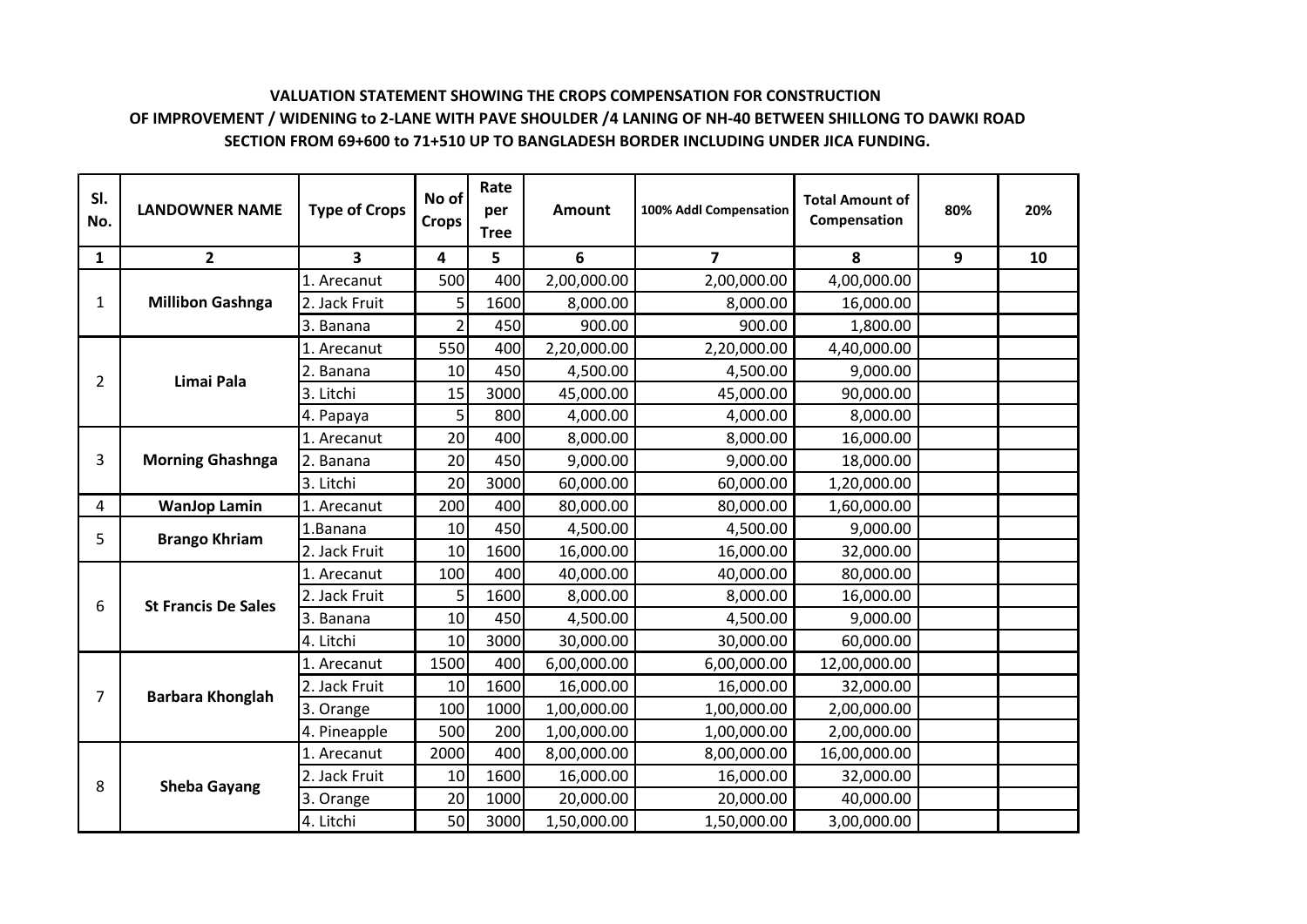|    |                             | 1. Arecanut   | 1500           | 400  | 6,00,000.00  | 6,00,000.00  | 12,00,000.00   |  |
|----|-----------------------------|---------------|----------------|------|--------------|--------------|----------------|--|
| 9  | <b>Anita Lamin</b>          | 2. Jack Fruit | 10             | 1600 | 16,000.00    | 16,000.00    | 32,000.00      |  |
|    |                             | 3. Orange     | 20             | 1000 | 20,000.00    | 20,000.00    | 40,000.00      |  |
|    |                             | 4. Mango      | 5              | 2600 | 13,000.00    | 13,000.00    | 26,000.00      |  |
| 10 | <b>Barket Tongper Lamin</b> | 1. Arecanut   | 1500           | 400  | 6,00,000.00  | 6,00,000.00  | 12,00,000.00   |  |
|    |                             | 2. Litchi     | 20             | 3000 | 60,000.00    | 60,000.00    | 1,20,000.00    |  |
|    |                             | 1. Arecanut   | 3000           | 400  | 12,00,000.00 | 12,00,000.00 | 24,00,000.00   |  |
| 11 | <b>Dillisibon Khonglah</b>  | 2. Jack Fruit | 5              | 1600 | 8,000.00     | 8,000.00     | 16,000.00      |  |
|    |                             | 3. Mango      | 6              | 2600 | 15,600.00    | 15,600.00    | 31,200.00      |  |
|    |                             | 1. Arecanut   | 100            | 400  | 40,000.00    | 40,000.00    | 80,000.00      |  |
|    |                             | 2. Jack Fruit | 5              | 1600 | 8,000.00     | 8,000.00     | 16,000.00      |  |
| 12 | <b>Sheba Gayang</b>         | 3. Cococnut   | $\overline{2}$ | 3000 | 6,000.00     | 6,000.00     | 12,000.00      |  |
|    |                             | 4. Mango      | $\overline{2}$ | 2600 | 5,200.00     | 5,200.00     | 10,400.00      |  |
|    |                             | 5. Litchi     | 3              | 3000 | 9,000.00     | 9,000.00     | 18,000.00      |  |
|    |                             | 1. Arecanut   | 5              | 400  | 2,000.00     | 2,000.00     | 4,000.00       |  |
| 13 | <b>Sheba Gayang</b>         | 2. Mango      | 3              | 2600 | 7,800.00     | 7,800.00     | 15,600.00      |  |
|    |                             | 3. Jack Fruit | 2              | 1600 | 3,200.00     | 3,200.00     | 6,400.00       |  |
|    |                             | 4. Papaya     | $\overline{2}$ | 800  | 1,600.00     | 1,600.00     | 3,200.00       |  |
|    |                             | 1. Arecanut   | 5              | 400  | 2,000.00     | 2,000.00     | 4,000.00       |  |
|    |                             | 2. Litchi     | $\overline{2}$ | 3000 | 6,000.00     | 6,000.00     | 12,000.00      |  |
| 14 |                             | 3. Papaya     | $\overline{2}$ | 800  | 1,600.00     | 1,600.00     | 3,200.00       |  |
|    | <b>Dolly Khonglah</b>       | 4. Coconut    | $\overline{2}$ | 3000 | 6,000.00     | 6,000.00     | 12,000.00      |  |
|    |                             | 5. Jack Fruit | $\overline{2}$ | 1600 | 3,200.00     | 3,200.00     | 6,400.00       |  |
|    |                             | 6. Mango      | 1              | 2600 | 2,600.00     | 2,600.00     | 5,200.00       |  |
|    |                             |               |                |      | 51,81,200.00 | 51,81,200.00 | 1,03,62,400.00 |  |

(Rupees One Crore three lakhs sixty two thousand four hundred) only.

**West Jaintia Hills Distict, Jowai. Deputy Commissioner(Rev)**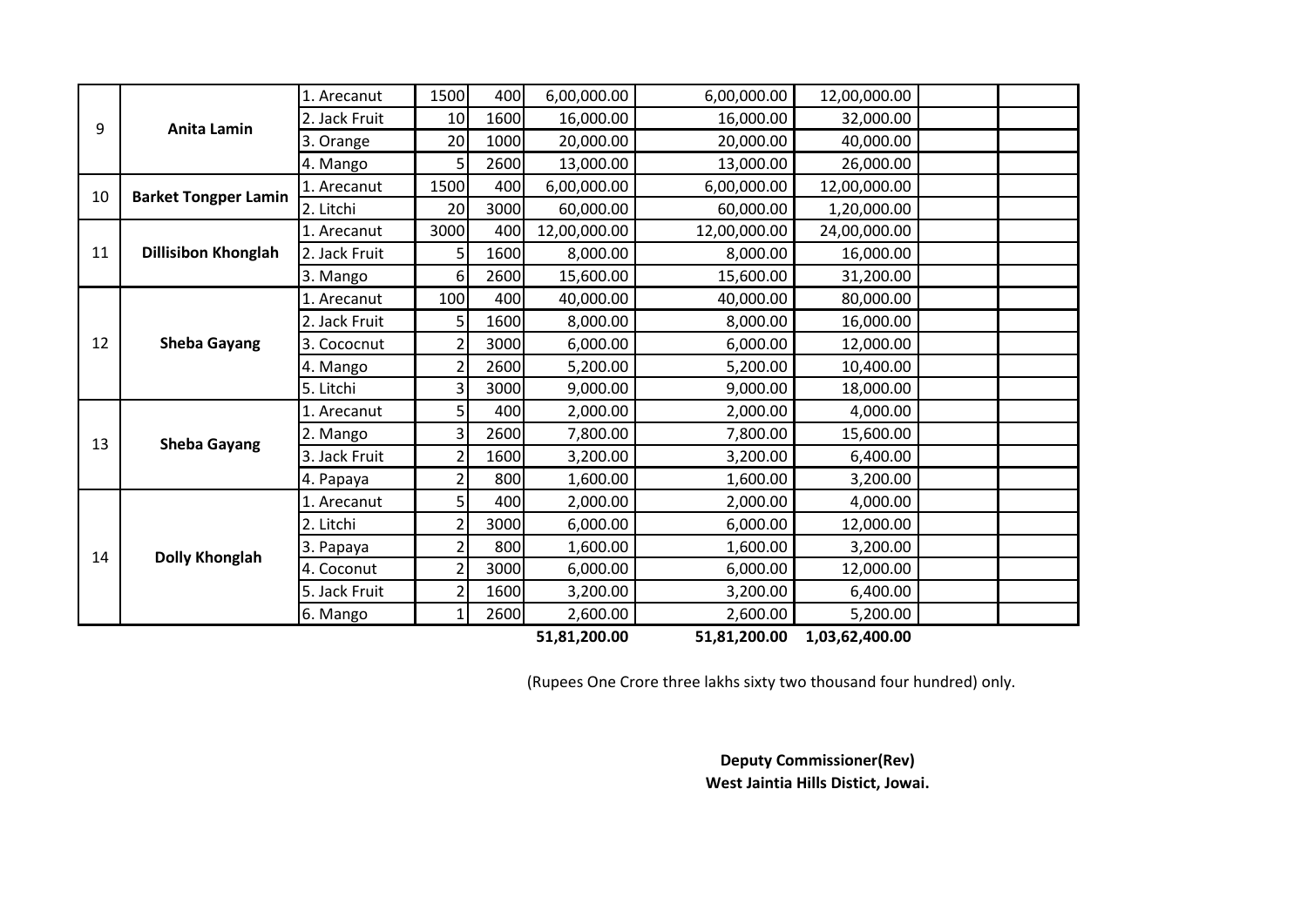# **VALUATION STATEMENT SHOWING THE TREES COMPENSATION FOR CONSTRUCTION OF IMPROVEMENT / WIDENING to 2-LANE WITH PAVE SHOULDER /4 LANING OF NH-40 BETWEEN SHILLONG TO DAWKI ROAD SECTION FROM 69+600 to 71+510 UP TO BANGLADESH BORDER INCLUDING UNDER JICA FUNDING.**

| SI.<br>No.     | <b>LANDOWNER NAME</b>                                                             | <b>Class</b> | <b>Volume of Girth</b><br>45cm to 120Cm<br>(CuM) | <b>Volume of Girth</b><br>121Cm onwards<br>Cm. (CumM) | Rate per<br>(CuM) | Amount.        | 100%      | <b>Total Amount</b> |
|----------------|-----------------------------------------------------------------------------------|--------------|--------------------------------------------------|-------------------------------------------------------|-------------------|----------------|-----------|---------------------|
| $\mathbf{1}$   | $\overline{2}$                                                                    | 3            | 4                                                | 5                                                     | 6                 | $\overline{7}$ | 8         | 9                   |
|                |                                                                                   | $A-II$       |                                                  | 0.9844                                                | 5,230.00          | 5,148.41       | 5,148.41  |                     |
|                |                                                                                   | $A-III$      | 0.8925000                                        |                                                       | 3,000.00          | 2,677.50       | 2,677.50  |                     |
|                |                                                                                   | B            |                                                  | 1.2656                                                | 3,090.00          | 3,910.70       | 3,910.70  |                     |
| 1              | Philo Tynsong                                                                     | B            | 0.7081000                                        |                                                       | 2,280.00          | 1,614.47       | 1,614.47  | 31,545.12           |
|                |                                                                                   | $\mathsf{C}$ | 0.4725000                                        |                                                       | 1,350.00          | 637.88         | 637.88    |                     |
|                |                                                                                   | D            | 1.9600000                                        |                                                       | 910.00            | 1,783.60       | 1,783.60  |                     |
|                |                                                                                   |              |                                                  |                                                       |                   | 15,772.56      | 15,772.56 |                     |
| $\overline{2}$ | <b>Buromlang Gashnga</b>                                                          | E            | 0.8068900                                        |                                                       | 560.00            | 451.86         | 451.86    | 903.72              |
|                |                                                                                   | B            | 0.4375000                                        |                                                       | 2,280.00          | 997.50         | 997.50    |                     |
| 3              | Millibon Gashnga                                                                  | C            | 0.5337500                                        |                                                       | 1,350.00          | 720.56         | 720.56    | 4,150.48            |
|                |                                                                                   | D            | 0.3925000                                        |                                                       | 910.00            | 357.18         | 357.18    |                     |
|                |                                                                                   |              |                                                  |                                                       |                   | 2,075.24       | 2,075.24  |                     |
| 4              | <b>PHC</b>                                                                        | $\mathsf{C}$ | 0.6950000                                        |                                                       | 1,350.00          | 938.25         | 938.25    | 1,876.50            |
| 5              | Bity Ringsai, Ruby Ringsai,<br>Mum Ringsai, Merilina Ringsai,<br>Methilda Ringsai | $\mathsf{C}$ | 2.0043400                                        |                                                       | 1,350.00          | 2,705.86       | 2,705.86  | 5,411.72            |
| 6              | Newty Ringsai, Dropty Ringsai                                                     | B            | 3.0570000                                        |                                                       | 2,280.00          | 6,969.96       | 6,969.96  | 13,939.92           |
|                |                                                                                   | B            | 0.5000000                                        |                                                       | 2,280.00          | 1,140.00       | 1,140.00  |                     |
|                |                                                                                   | $\mathsf{C}$ | 1.1230000                                        |                                                       | 1,350.00          | 1,516.05       | 1,516.05  |                     |
| $\overline{7}$ | Limai Pala                                                                        | D            | 0.3530000                                        |                                                       | 910.00            | 321.23         | 321.23    | 7,529.62            |
|                |                                                                                   | E            | 1.4063000                                        |                                                       | 560.00            | 787.53         | 787.53    |                     |
|                |                                                                                   |              |                                                  |                                                       |                   | 3,764.81       | 3,764.81  |                     |
| 8              | Lasty Khonglah                                                                    | D            | 1.3525000                                        |                                                       | 910.00            | 1,230.78       | 1,230.78  | 2,461.55            |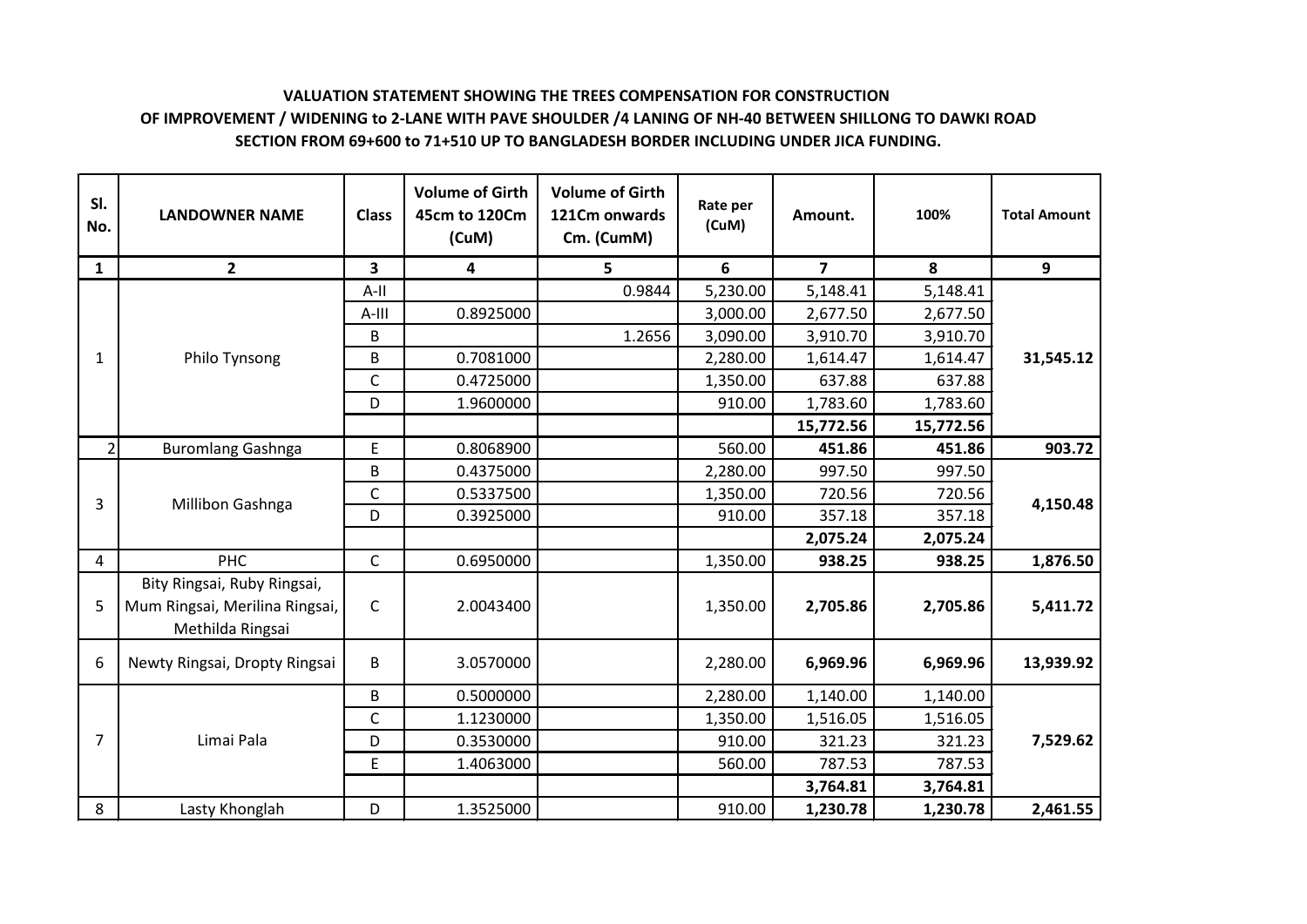| 9  | Milty Khonglah             | D            | 0.5763000 | 910.00   | 524.43   | 524.43   | 1,048.87  |
|----|----------------------------|--------------|-----------|----------|----------|----------|-----------|
| 10 | BSF(BOP, Dawki)            | D            | 0.3000000 | 910.00   | 273.00   | 273.00   | 546.00    |
| 11 | Morning Ghashnga           | D            | 0.1125000 | 910.00   | 102.38   | 102.38   | 204.75    |
| 12 | WanJop Lamin               | D            | 0.1837500 | 910.00   | 167.21   | 167.21   | 334.43    |
| 13 | Brango Khriam              | D            | 0.4050000 | 910.00   | 368.55   | 368.55   | 737.10    |
| 14 | Donstan Khonglah           | D            | 0.0625000 | 910.00   | 56.88    | 56.88    | 113.75    |
| 15 | Na Gashyna                 | D            | 1.5000000 | 910.00   | 1,365.00 | 1,365.00 | 2,730.00  |
|    |                            | $A-II$       | 0.2800000 | 3,490.00 | 977.20   | 977.20   |           |
| 16 | WanJop Lamin               | $\mathsf C$  | 0.3925000 | 1,350.00 | 529.88   | 529.88   | 3,014.15  |
|    |                            |              |           |          | 1,507.08 | 1,507.08 |           |
| 17 | Jubiin Ryngsai             | $\mathsf{C}$ | 0.2800000 | 1,350.00 | 378.00   | 378.00   | 756.00    |
| 18 | Donstan Khonglah           | $\mathsf C$  | 0.1837500 | 1,350.00 | 248.06   | 248.06   | 496.13    |
|    |                            | $A-III$      | 0.3925000 | 3,000.00 | 1,177.50 | 1,177.50 |           |
| 19 | <b>St Francis De Sales</b> | $\mathsf C$  | 0.7500000 | 1,350.00 | 1,012.50 | 1,012.50 | 4,822.50  |
|    |                            | D            | 0.2431300 | 910.00   | 221.25   | 221.25   |           |
|    |                            |              |           |          | 2,411.25 | 2,411.25 |           |
| 20 | Sabiha Lamin Gashnga       | D            | 0.0625000 | 910.00   | 56.88    | 56.88    | 113.75    |
| 21 | Wansuk Lamin               | D            | 0.1125000 | 910.00   | 102.38   | 102.38   | 204.75    |
|    |                            |              |           |          |          |          |           |
|    |                            | $\mathsf C$  | 0.2400000 | 1,350.00 | 324.00   | 324.00   |           |
| 22 | Lut Khonglah               | D            | 0.9363000 | 910.00   | 852.03   | 852.03   | 2,352.07  |
|    |                            |              |           |          | 1,176.03 | 1,176.03 |           |
|    |                            | B            | 0.0625000 | 2,280.00 | 142.50   | 142.50   |           |
| 23 | Mess Gashnga               | D            | 0.7200000 | 910.00   | 655.20   | 655.20   | 1,595.40  |
|    |                            |              |           |          | 797.70   | 797.70   |           |
|    |                            | $A$ -III     | 2.0837500 | 3,000.00 | 6,251.25 | 6,251.25 |           |
|    |                            | $\mathsf C$  | 1.6262500 | 1,350.00 | 2,195.44 | 2,195.44 |           |
| 24 | Barbara Khonglah           | D            | 0.3037500 | 910.00   | 276.41   | 276.41   | 17,446.20 |
|    |                            |              |           |          | 8,723.10 | 8,723.10 |           |
|    |                            | $A$ -III     | 2.4851000 | 3,000.00 | 7,455.30 | 7,455.30 |           |
|    |                            | B            | 3.1700000 | 2,280.00 | 7,227.60 | 7,227.60 |           |
| 25 | Sheba Gayang               | D            | 0.7563000 | 910.00   | 688.23   | 688.23   | 30,742.27 |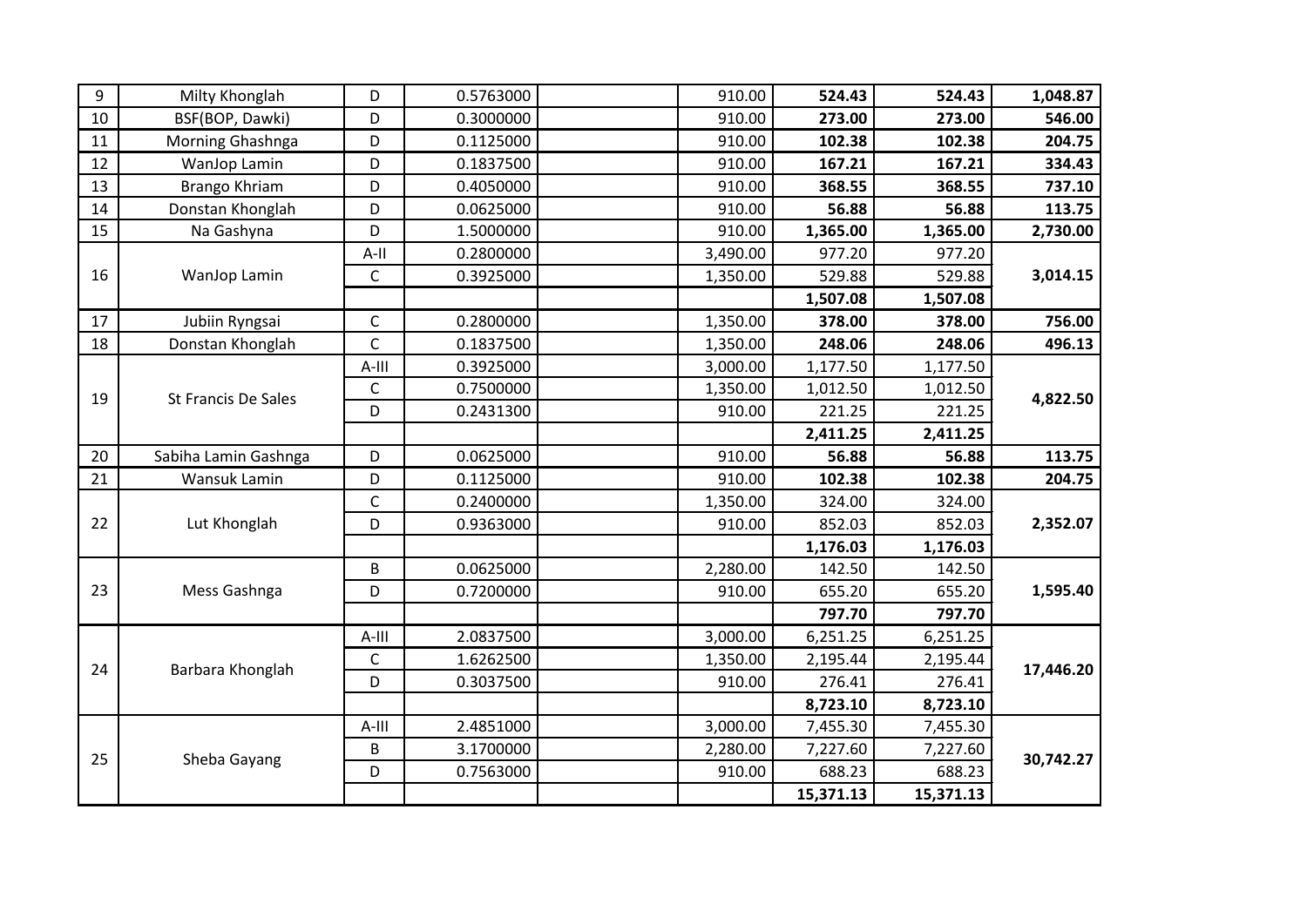|           | 2,815.20  | 2,815.20  | 3,000.00 | 0.9384000 | $A$ -III     |                        |    |
|-----------|-----------|-----------|----------|-----------|--------------|------------------------|----|
| 8,340.86  | 1,355.23  | 1,355.23  | 2,280.00 | 0.5944000 | B            | <b>Mesarful Gayang</b> | 26 |
|           | 4,170.43  | 4,170.43  |          |           |              |                        |    |
|           | 808.03    | 808.03    | 2,280.00 | 0.3544000 | B            |                        |    |
| 2,853.66  | 618.80    | 618.80    | 910.00   | 0.6800000 | D            | Anita Lamin            | 27 |
|           | 1,426.83  | 1,426.83  |          |           |              |                        |    |
| 278.69    | 139.34    | 139.34    | 910.00   | 0.1531250 | D            | <b>Bima Gayang</b>     | 28 |
| 176.40    | 88.20     | 88.20     | 560.00   | 0.1575000 | E            | Amabilis Gayang        | 29 |
| 176.40    | 88.20     | 88.20     | 560.00   | 0.1575000 | E            | <b>Mesarful Gayang</b> | 30 |
| 176.40    | 88.20     | 88.20     | 560.00   | 0.1575000 | E            | <b>Bima Gayang</b>     | 31 |
| 87.50     | 43.75     | 43.75     | 560.00   | 0.0781250 | E            | <b>Biunora Sokhlet</b> | 32 |
|           | 395.91    | 395.91    | 3,490.00 | 0.1134400 | $A-II$       |                        |    |
|           | 3,564.00  | 3,564.00  | 3,000.00 | 1.1880000 | $A$ -III     |                        |    |
|           | 3,901.08  | 3,901.08  | 2,280.00 | 1.7110000 | B            |                        |    |
| 21,957.79 | 257.85    | 257.85    | 1,350.00 | 0.1910000 | $\mathsf C$  | Dillisibon Khonglah    | 33 |
|           | 2,542.54  | 2,542.54  | 910.00   | 2.7940000 | D            |                        |    |
|           | 317.52    | 317.52    | 560.00   | 0.5670000 | E            |                        |    |
|           | 10,978.90 | 10,978.90 |          |           |              |                        |    |
|           | 530.55    | 530.55    | 1,350.00 | 0.3930000 | $\mathsf{C}$ |                        |    |
| 1,570.70  | 254.80    | 254.80    | 910.00   | 0.2800000 | D            | Asha Dhar              | 34 |
|           | 785.35    | 785.35    |          |           |              |                        |    |
|           | 1,140.00  | 1,140.00  | 2,280.00 | 0.5000000 | B            |                        |    |
| 2,485.66  | 102.83    | 102.83    | 910.00   | 0.1130000 | D            | Donstan Khonglah       | 35 |
|           | 1,242.83  | 1,242.83  |          |           |              |                        |    |
| 13,972.50 | 6,986.25  | 6,986.25  | 6,750.00 | 1.0350000 | $A-I$        | <b>Gilbird Tynsong</b> | 36 |
|           | 2,652.75  | 2,652.75  | 6,750.00 | 0.3930000 | $A-I$        |                        |    |
|           | 1,619.36  | 1,619.36  | 3,490.00 | 0.4640000 | $A-II$       |                        |    |
| 12,061.60 | 998.64    | 998.64    | 2,280.00 | 0.4380000 | $\sf B$      | Sheba Gayang           | 37 |
|           | 760.05    | 760.05    | 1,350.00 | 0.5630000 | $\mathsf C$  |                        |    |
|           | 6,030.80  | 6,030.80  |          |           |              |                        |    |
|           | 778.95    | 778.95    | 1,350.00 | 0.5770000 | $\mathsf C$  |                        |    |
| 1,892.78  | 167.44    | 167.44    | 910.00   | 0.1840000 | D            | V.H Pala/Pump          | 38 |
|           | 946.39    | 946.39    |          |           |              |                        |    |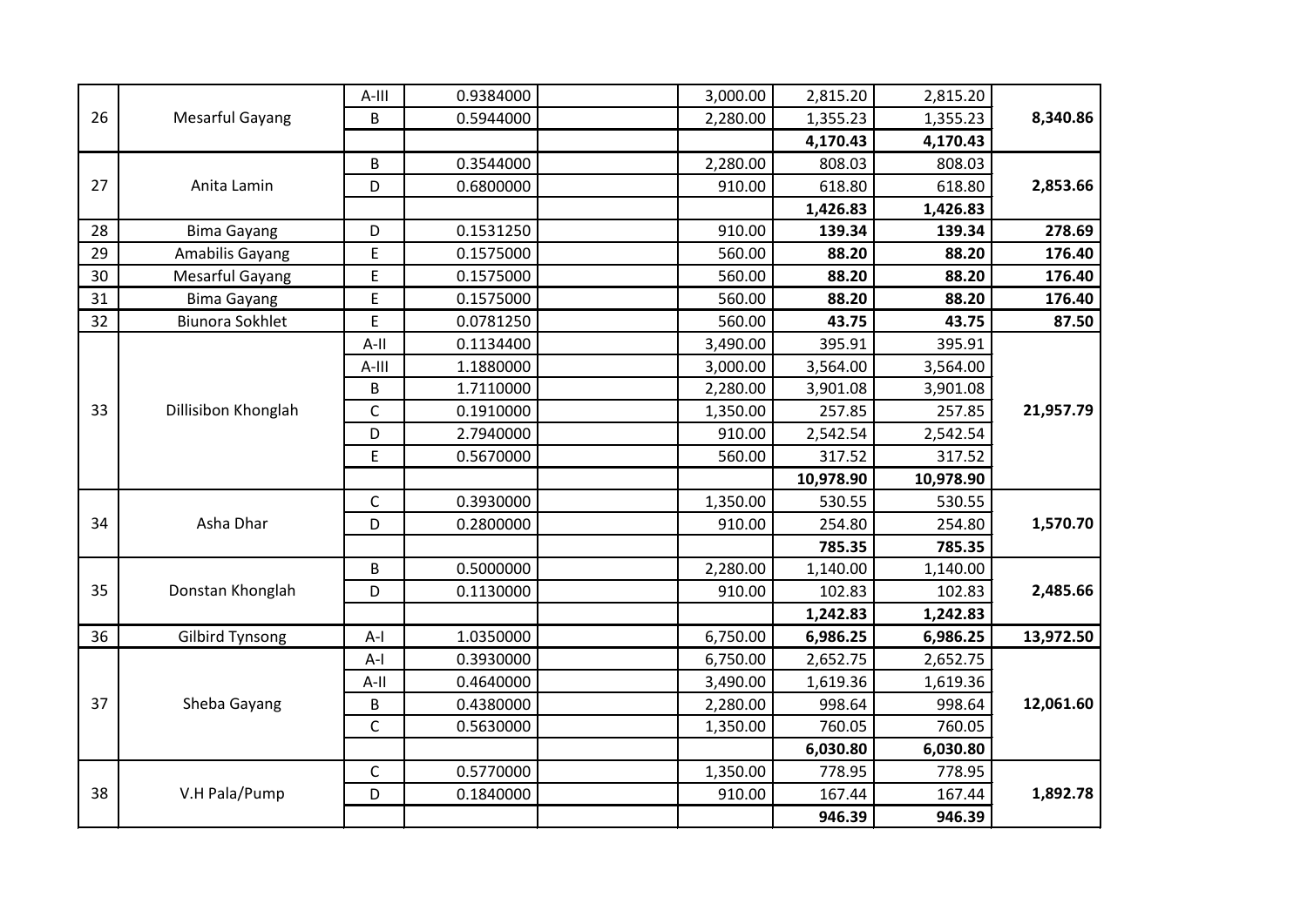|    |                            | D       | 0.9210000 | 910.00   | 838.11     | 838.11     |            |
|----|----------------------------|---------|-----------|----------|------------|------------|------------|
| 39 | <b>JHADC</b>               | C       | 0.6800000 | 1,350.00 | 918.00     | 918.00     |            |
|    |                            | E       | 0.1000000 | 560.00   | 56.00      | 56.00      | 3,624.22   |
|    |                            |         |           |          | 1,812.11   | 1,812.11   |            |
| 40 | Govt Land                  | D       | 0.3430000 | 910.00   | 312.13     | 312.13     | 624.26     |
| 41 | Sheba Gayang               | D       | 0.1130000 | 910.00   | 102.83     | 102.83     | 205.66     |
|    |                            | B       | 0.1130000 | 2,280.00 | 257.64     | 257.64     |            |
| 42 | <b>Eurica Tariang</b>      | E       | 2.0000000 | 560.00   | 1,120.00   | 1,120.00   | 2,755.28   |
|    |                            |         |           |          | 1,377.64   | 1,377.64   |            |
|    |                            | A-III   | 0.0920000 | 3,000.00 | 276.00     | 276.00     |            |
| 43 | Rahmas Wahlang             | D       | 0.1230000 | 910.00   | 111.93     | 111.93     | 775.86     |
|    |                            |         |           |          | 387.93     | 387.93     |            |
|    |                            | A-III   | 0.3450000 | 3,000.00 | 1,035.00   | 1,035.00   |            |
| 44 | Johanan Nongrum            | D       | 0.1130000 | 910.00   | 102.83     | 102.83     | 2,275.66   |
|    |                            |         |           |          | 1,137.83   | 1,137.83   |            |
| 45 | Brango Khriam              | E       | 0.1130000 | 560.00   | 63.28      | 63.28      | 126.56     |
| 46 | Ram Gayang                 | B       | 0.0900000 | 2,280.00 | 205.20     | 205.20     | 410.40     |
| 47 | Custom Land Station, Dawki | D       | 5.0000000 | 910.00   | 4,550.00   | 4,550.00   | 9,100.00   |
| 48 | Dolly Khonglah             | $A-III$ | 0.5000000 | 3,000.00 | 1,500.00   | 1,500.00   | 3,000.00   |
|    |                            | A-II    | 0.2800000 | 3,000.00 | 840.00     | 840.00     |            |
| 49 | Ram Gayang (For BSF Land)  | D       | 0.5600000 | 910.00   | 509.60     | 509.60     | 2,699.20   |
|    |                            |         |           |          | 1,349.60   | 1,349.60   |            |
| 50 | <b>BSF</b>                 | C       | 0.6300000 | 1,350.00 | 850.50     | 850.50     | 1,701.00   |
|    |                            |         |           |          | 1,14,202.9 | 1,14,202.9 | 2,28,405.8 |

(Rupees Two lakhs twenty eight thousand four hundred five and eighty paise) only.

Deputy Commissioner(Rev) West Jaintia Hills District, Jowai.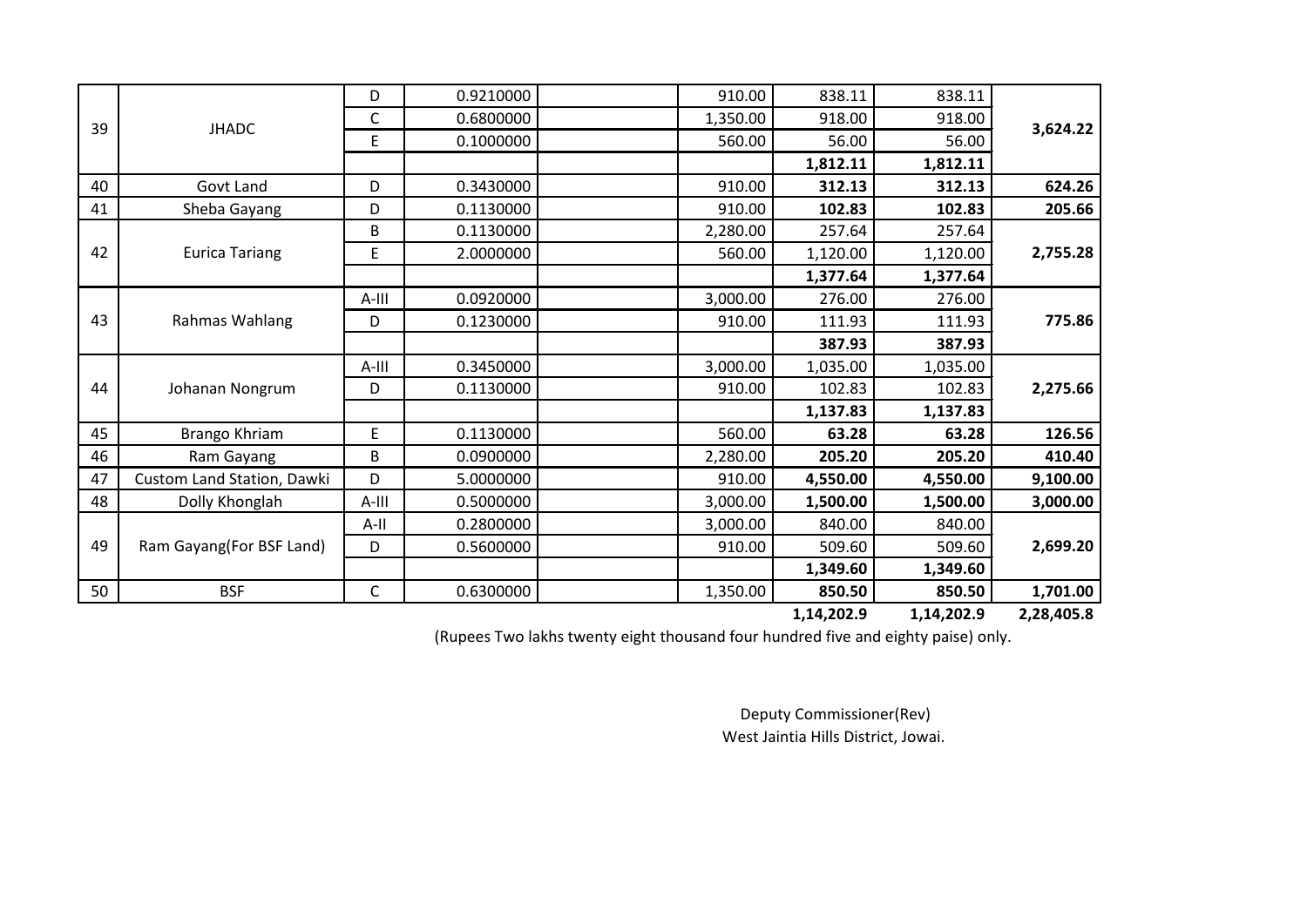## **VALUATION STATEMENT SHOWING THE BUILDING COMPENSATION FOR CONSTRUCTION SECTION FROM 69+600 to 71+510 UP TO BANGLADESH BORDER INCLUDING UNDER JICA FUNDING. OF IMPROVEMENT / WIDENING to 2-LANE WITH PAVE SHOULDER /4 LANING OF NH-40 BETWEEN SHILLONG TO DAWKI ROAD**

| SI.            | <b>Name of the Land Owner</b>    | Chainage   |            | <b>Buildings</b> | <b>Amount</b> | 100%      | <b>Total Amount</b> |
|----------------|----------------------------------|------------|------------|------------------|---------------|-----------|---------------------|
| $\mathbf{1}$   | PHC                              | 69+900     | 69+960     |                  | 12689021      | 12689021  | 25378042            |
| $\overline{2}$ | Shlimai Khonglah                 | 70+300     | 70+360     |                  | 2897713       | 2897713   | 5795426             |
| 3              | Brango Khriam                    | 70+380     | 70+410     |                  | 1115005       | 1115005   | 2230010             |
|                | Donstan Khonglah                 | 70+410     | 70+450     |                  | 3490189       | 3490189   | 6980378             |
| 4              | Jubiin Ryngsai                   | 70+430     | 70+440     |                  | 1247115       | 1247115   | 2494230             |
| 5              | St Francis De Sales              | 70+440     | 70+520     |                  | 747022        | 747022    | 1494044             |
| 6              | Jecinta Lamin                    | 70+460     | 70+520     |                  | 204103.14     | 204103.14 | 408206.28           |
| 7              | Shaba Gayang                     | 70+700     | 70+830     |                  | 313590        | 313590    | 627180              |
| 8              | <b>Bina Gayang</b>               | 70+890     | 70+920     |                  | 3932416       | 3932416   | 7864832             |
| 9              | Amabilis Gayang                  | 70+920     | 70+930     |                  | 572880        | 572880    | 1145760             |
| 10             | Amabilis Gayang                  |            |            |                  | 8271976       | 8271976   | 16543952            |
| 11             | Vitus Khonglah/Limai Pala        | 70+180     | 70+240     |                  | 494154.00     | 494154    | 988308              |
| 12             | Syor Gayang                      | 70+920     | 70+934     |                  | 1337108       | 1337108   | 2674216             |
| 13             | <b>Bina Gayang</b>               | 70+930     | 70+942     |                  | 2704619       | 2704619   | 5409238             |
| 14             | Dillisibon Khonglah              | 70+942     | 71+120     |                  | 151451        | 151451    | 302902              |
| 15             | Dillisibon Khonglah              |            |            |                  | 198078        | 198078    | 396156              |
| 16             | Aku Dhar                         | 71+060     | $71 + 100$ |                  | 296465        | 296465    | 592930              |
| 17             | Donstan Khonglah                 | $71 + 120$ | $71 + 155$ |                  | 273581        | 273581    | 547162              |
| 18             | Pring Khonglah                   | $71 + 155$ | 71+210     |                  | 820646        | 820646    | 1641292             |
| 19             | Min Suchen                       |            |            |                  | 1416605       | 1416605   | 2833210             |
| 20             | Jusphine Lamin                   |            |            |                  | 1094358       | 1094358   | 2188716             |
| 21             | V.H Pala/Pump                    | $71 + 210$ | 71+260     |                  | 3980104       | 3980104   | 7960208             |
| 22             | <b>JHADC</b>                     | 71+260     | 71+340     |                  | 527746        | 527746    | 1055492             |
| 23             | <b>JHADC</b>                     |            |            |                  | 1689267       | 1689267   | 3378534             |
| 24             | Sheba Gayang                     | 71+340     | 71+360     |                  | 174445.2      | 174445.2  | 348890.4            |
| 25             | Amabilis Gayang                  |            |            |                  | 1673430       | 1673430   | 3346860             |
| 26             | Eurica Tariang/WB                | 71+370     | 71+390     |                  | 536792        | 536792    | 1073584             |
| 27             | <b>Custom Land Station Dawki</b> | 71+380     | 71+420     |                  | 201570        | 201570    | 403140              |
| 28             | Limai pala                       |            |            |                  | 416820        | 416820    | 833640              |
| 29             | Unknown                          |            |            |                  | 253504        | 253504    | 507008              |
| 30             | Unknown                          |            |            |                  | 187203        | 187203    | 374406              |
| 31             | Lop Pohtam                       |            |            |                  | 1404148       | 1404148   | 2808296             |